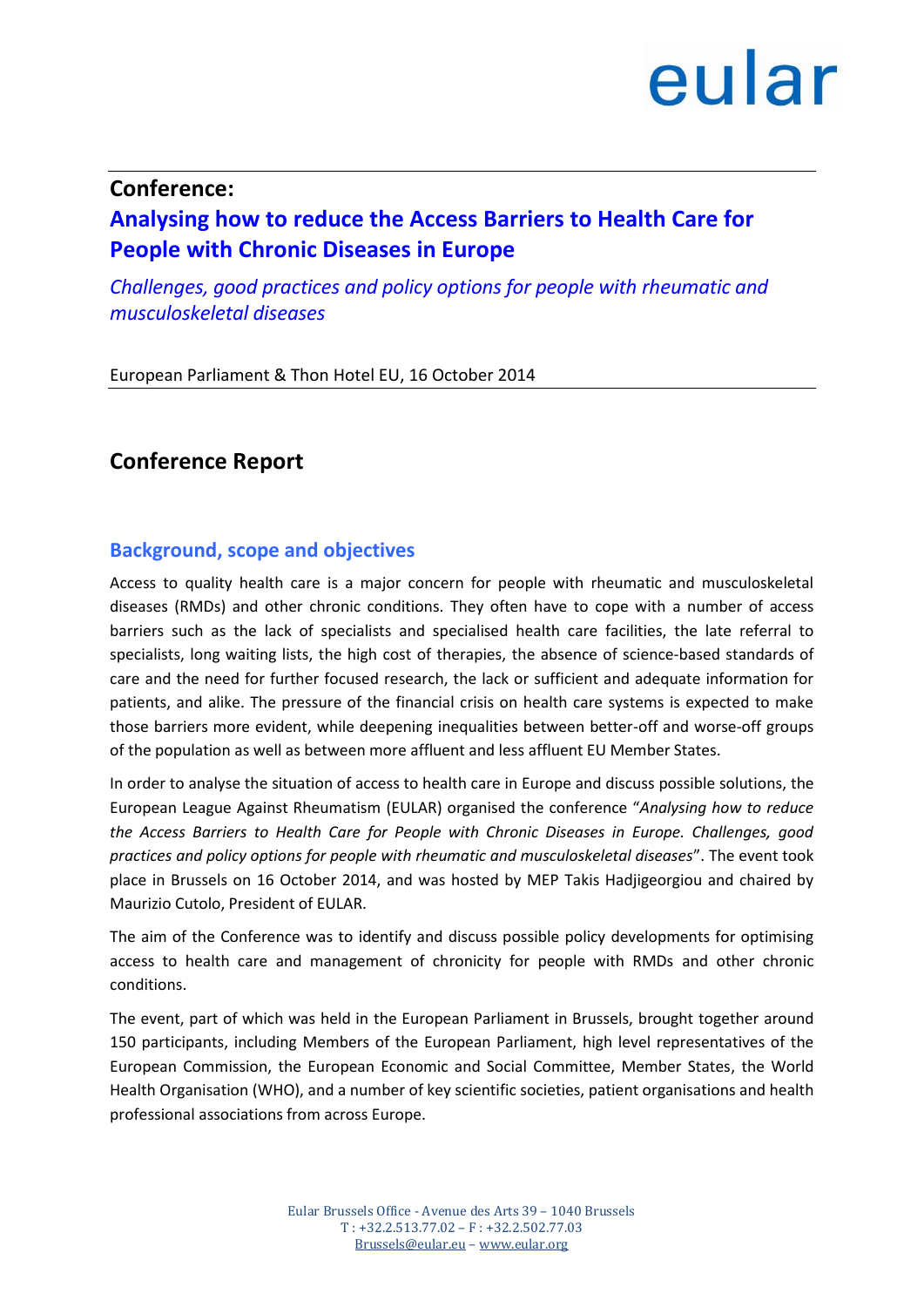#### **Summary of discussions**

#### **Health care for chronic diseases in Europe - evidence for RMDs and beyond**

One of the purposes of the event was to analyse the current situation of access to health care for people with chronic conditions, particularly with rheumatic and musculoskeletal diseases (RMDs).

Speakers pointed out that access to health care is being challenged by two main factors that have to some extent threatened the sustainability of health system. First, a significant rise in the prevalence of chronic diseases (CDs) such as RMDs is increasing the demand of health care services. Second, the financial crisis that has severely hit European economies in the last years, have put the supply of health care services in several countries under particularly pressure.

The increase in the burden of CDs is partly explained by the rise of life expectancy as well as by life style factors such as insufficient physical activity, tobacco consumption, and alike. Although traditional public health approaches have usually prioritised conditions with high mortality rates, the sustainability of health care systems is nonetheless being increasingly affected by conditions that are chronic in nature although not necessarily lethal (e.g. RMDs or mental health disorders). Thus, in order to make an efficient and effective use of health care services, policy makers should establish priorities based on the analysis of the economic and social impact of different chronic diseases rather than on mortality rate statistics, as pointed out by Dr Roberto Bertollini (WHO) and Prof. Anthony Woolf (The Bone & Joint Decade).

In order to support this assertion, Prof Woolf presented recent evidence of the burden of RMDs and other chronic conditions. Being the number one cause of disability in Europe (explaining about 33% of all disabled people) and being one of the most prevalent chronic conditions affecting more than 120 million persons in the EU, RMDs is a good example of the growing socioeconomic impact of some chronic conditions. RMDs demand a very intensive and increasing use of health care services (e.g. they rank third in GP consultation in the UK, with 20% of all primary care visits), and represent a big proportion of all illness costs (e.g. in Germany, RMDs rank 4rd with 11,2% of the total illness costs, cardiovascular diseases being the first with 14,5%). Furthermore, given its impairing effects, RMDs are a major cause of work and productivity loss, representing an enormous burden for the social security system.

On the supply side, speakers highlighted the heterogeneous situation of health care provision across EU Member States and regions, and consequently the different levels of access barriers faced by people with CDs. As Dr Antoni Dedeu (Chair of European Regional and Local Health Authorities, EUREGHA) pointed out, there are significant differences in health care access across Europe. Inequalities exist between more affluent and less affluent countries and regions, between urban and rural or isolated areas, and between higher and lower socioeconomic groups of the population. In addition, particular groups are more likely to face access barriers, such as elderly people, immigrants and people with rare diseases.

The financial crisis has particularly affected the provision of health care services in several Member States. Based on different indicators such as the average health expenditure growth, the annual change in public spending on health per person, and the changes in unmet needs due to cost, Willy Palm (European Observatory on Health Systems and Policies) provided evidence of the impact of the financial crisis on the provision of health care services in some countries (particularly in Eastern and Southern Europe). Among others, the financial crisis and the austerity measures that followed have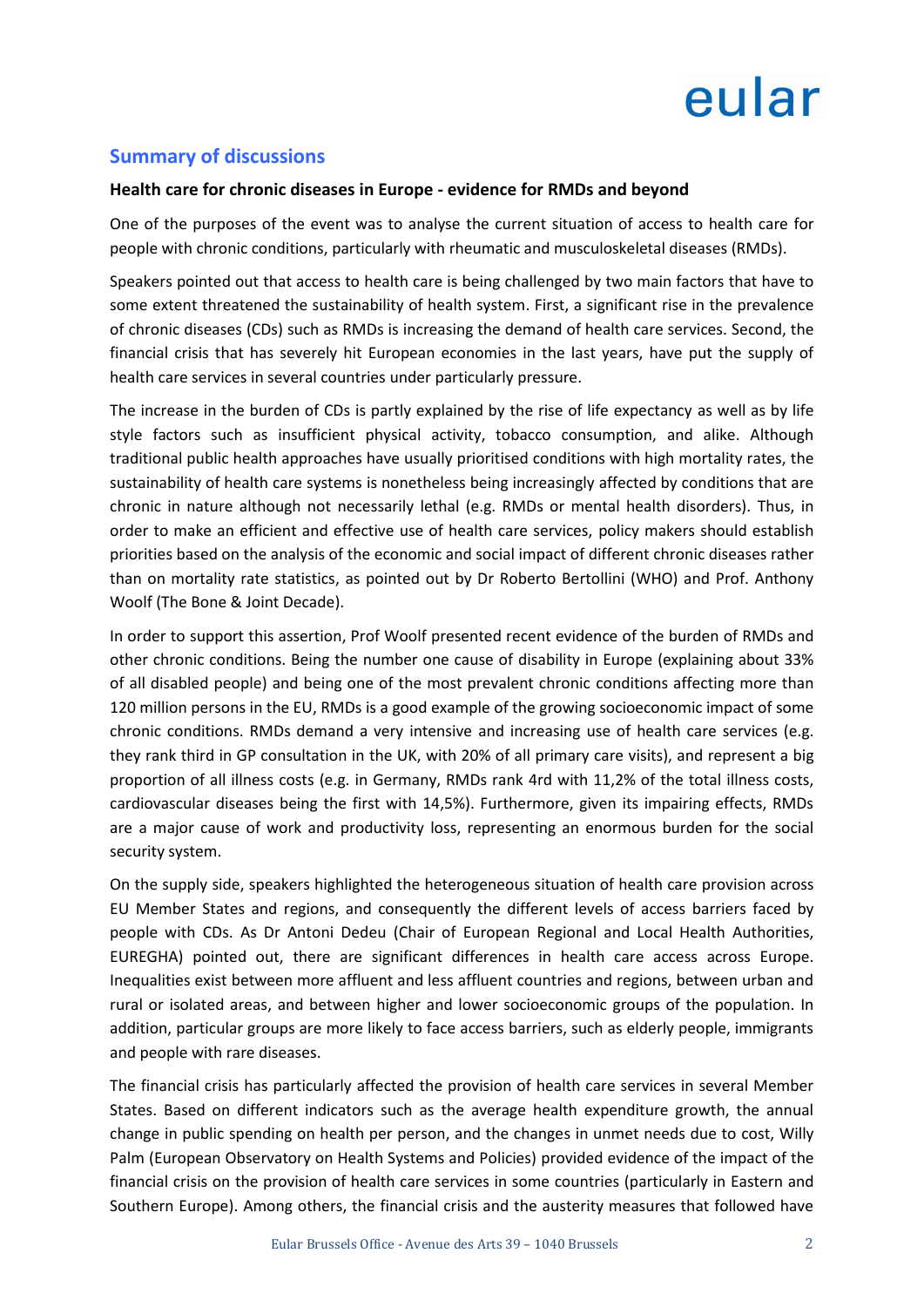resulted in a number of negative effects on health care systems such as the reduction of the population covered by health services; the reduction of the basket of services; the increase in waiting times for essential services; the implementation of user charges for essential services; or the attrition of health workers caused by reductions in salaries.

Beyond the macro-level approach, the Conference aimed to bring in the patients' experiences with regard to health care in Europe. Focusing on RMDs, Diana Skingle (Chairperson of the Standing Committee of EULAR PARE, People with Arthritis/Rheumatism in Europe) presented the results of a survey to EULAR member organisations in different countries. The survey aimed at assessing the accessibility to therapy and treatments measures, the referral times for appointment and diagnosis and the RMD related challenges. Answers to the survey depicted the difficult situation that people with RMDs (particularly in some countries) face in access to health care. Among others it is worth mentioning the lack of specialists or the lack of national guidelines for minimum treatments, the excessive waiting times, the insufficient awareness in primary care (and therefore the failure in early diagnosis and referral), the lack of sufficient information and patient education, the difficulties in getting medications (in particular, biologics), and the limited medicine reimbursement and lack of financial resources in health systems.

#### **Finding solutions – Innovations in health care**

Based on the experience and contributions of the RMD community, the Conference also aimed at providing examples of innovative approaches to reduce access barriers and facilitate the prevention and management of chronic conditions. Innovative approaches were provided in three main areas: clinical practice and research, management of health care services and patient empowerment.

Speakers stressed that the progression of RMDs and other chronic diseases is to a large extent preventable or able to be controlled. From a clinical point of view, it was pointed out that treatments should aim to prevent the "chronicity" of possible acute inflammatory conditions, which could eventually result in chronic organ insufficiency and invalidity or even in the development of cancer. In this sense, Prof. Maurizio Cutolo (EULAR President & ILAR Chair) suggested that research and innovation should aim to identify or optimise the use of advanced biomarkers in order to (a) detect the resolution of acute inflammatory conditions; and (b) detect and prevent the progression of chronic inflammation to cancer. As a matter of fact, chronic inflammation is a common pathway in almost all chronic diseases.

Therefore, early intervention (including early diagnosis and early referral to specialists) was identified as key elements in facilitating the care and treatment of musculoskeletal conditions and hence the treatment outcomes. In presenting the results of a study, Prof. Juan Jover (Hospital Clínico Madrid & Fit For Work Europe) pointed out that the early intervention initiative undertaken in Madrid (which included measures such as patient education and self management) was able to significantly reduce both temporary and permanent work disability (39% and 50% respectively). In addition, the benefits of the experience were also perceived in the increased satisfaction of patients as well as in the reduction of both direct and indirect costs associated to the RMDs conditions.

The analysis of care trajectories (the analysis of care options depending on the stage of a disease) was presented as a possible innovative approach to improve the management of health care services and hence the disease prognosis. Prof. Bruno Fautrel (Université Pierre et Marie Curie Paris)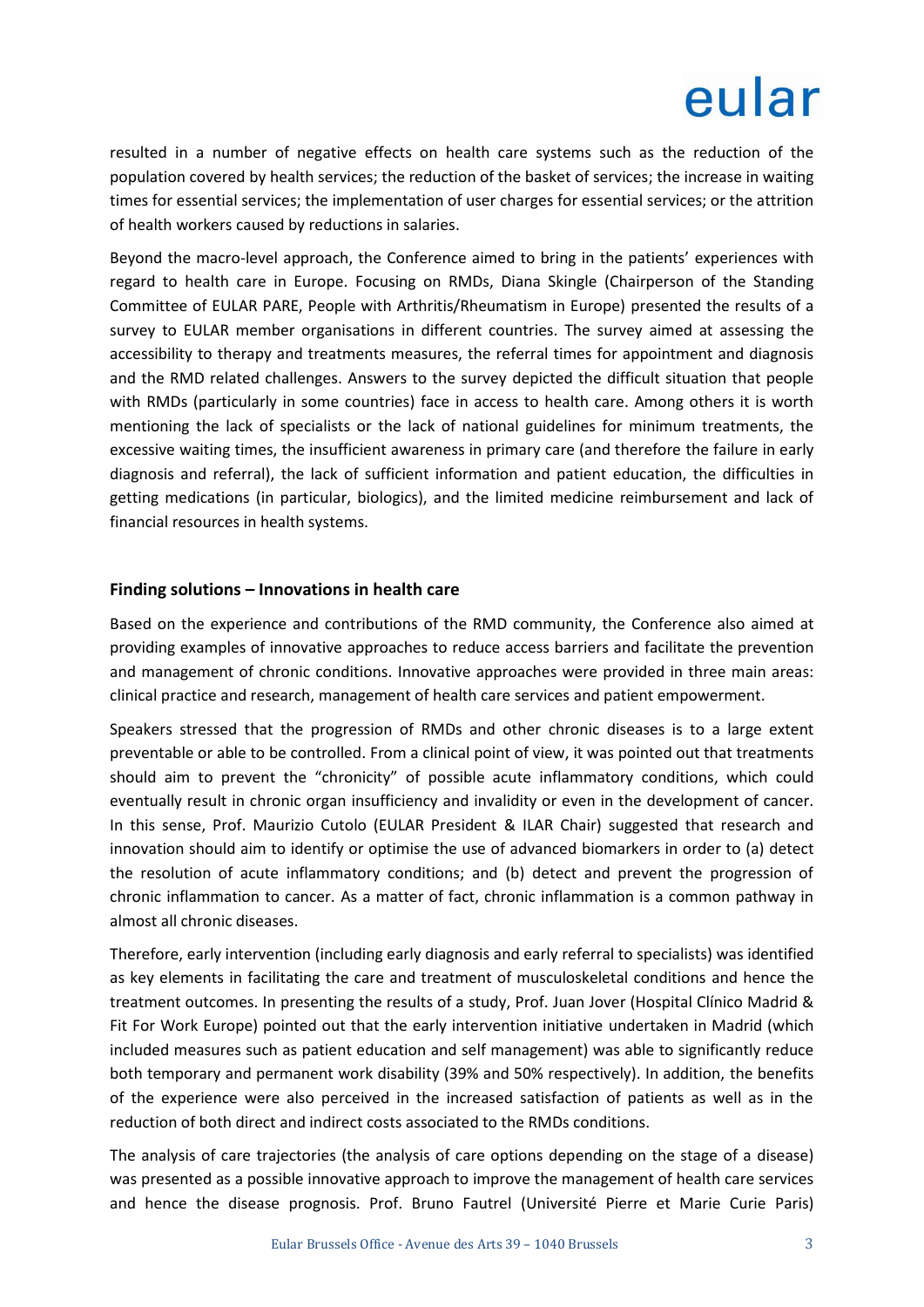presented a 5-steps model for the care of rheumatoid arthritis (RA), emphasising the importance of early referal and hence the need to train GP in identifying the symptoms of RA, among others. In doing so, he pointed out that the education of both health professionals and the population, as well as the facilitation of care seeking, are important elements for optimising access to health care.

Empowering patients was said to be crucial in improving access to health care and health care outcomes. In this sense, Ailsa Bosworth (National Rheumatoid Arthritis Society /NRAS, UK) presented the "patient activation" approach used by the NRAS. Among others, she described the NRAS approach as focusing on: (a) the provision of a comprehensive range of services to empower patients, their families and carers (including information, training on self management, etc.); (b) the implementation of campaigns at national, regional and local levels; (c) the support to academic and clinical research and the undertaking of research on quality of life.

#### **Tackling access barriers to health care – Policy options and recommendations**

One of the main purposes of the Conference was to develop policy recommendations on how to reduce access barriers to health care. To this end, four breakout sessions were organised, each focusing on a specific barrier or issue:

- Health systems responses to financial constraints
- Patient empowerment, health literacy & Information to patients
- Health professionals: availability/composition, roles, training, mobility, accreditation
- Access to treatments and medicines: availability, pricing and reimbursement

In order to bring in a broader approach to these subjects, each of the workshops was co-organised together with a well known stakeholder organisation: the European Public Health Alliance (EPHA), the European Patients' Forum (EPF), the Standing Committee of European Doctors (CPME) and the European Hospital and Healthcare Federation (HOPE) respectively.

The workshops aimed to identify the most important issues or barriers in each of these topics, as well as policy recommendations to tackle or reduce those barriers.

A summary of the workshop discussions is presented in the Appendix.

The results of the workshops were further discussed in a panel debate that brought together representatives of the European Commission, the European Economic and Social Committee (EESC), the European Social Observatory, the RMD community, and the European Forum for Primary Care. The aim of the panel was to discuss the role of the EU, Member States, regions and stakeholders in reducing access barriers to health care.

Overall, panellists agreed that the establishment of the new European Commission could be an opportunity to reinforce the role of the EU in supporting Member States to strengthen their health care systems. However, this would not imply a transfer of competences.

Participants expressed their concern about the impact of the financial crisis on access to health care and equity. Marios Kouloumas (EULAR Vice-President representing People with Arthritis/Rheumatism in Europe) pointed out that it is difficult to reconcile austerity measures with the right of EU citizens to quality health care.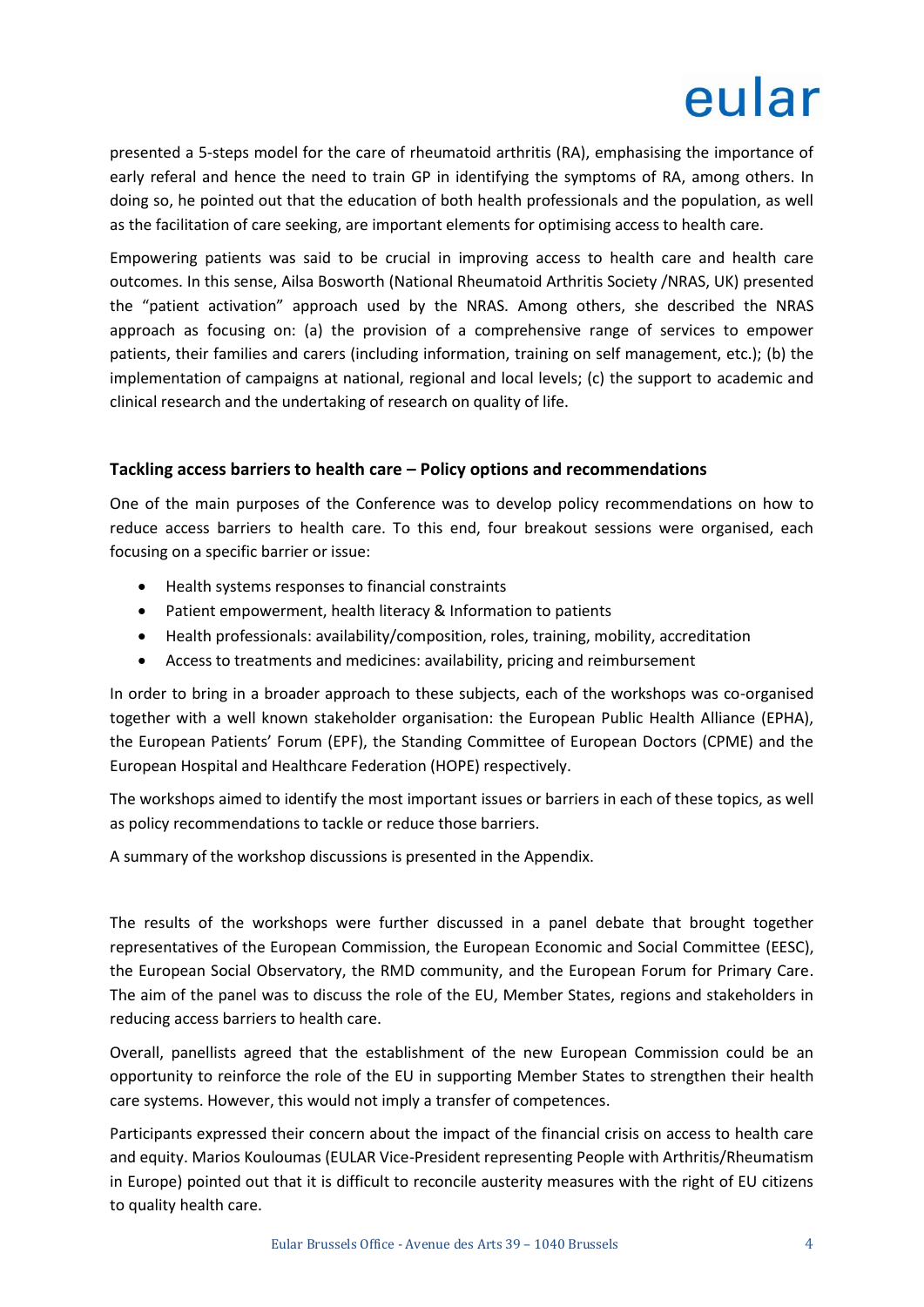While it was pointed out that it is very unlikely that spending on health care will be increased in the years to come due to the austerity measures, some panellists stressed that there is nonetheless room for improving the care of people with chronic conditions. According to Andrzej Rys (European Commission, DG SANCO) and Ingrid Kössler (Member of the European Economic and Social Committee, EESC), the EU has a key role to play in improving access to care, for instance in promoting the sharing of good practices and the exchange of knowledge. This notably includes the further development and implementation of standards of care, as the ones already developed by the eusmusc.net project (a project initiated by EULAR, which was implemented with the support of the European Commission).

Furthermore, strengthening the monitoring activities at the EU level would be important to support Member States to bring cost effectiveness and access to care on par against the backdrop of budget oversight and austerity measures. Dr Rys emphasized that the cross border directive already serves as a good example for cooperation across the different member states, which could be seen in a range of successful projects that followed the implementation of the Directive, in areas like eHealth, Health Technology Assessment and the European reference network. Ms Kössler pointed out that, as it happened with the Cross-Border Directive, it is important that the EU uses the principles of the internal market to further EU health policy initiatives.

Asked about what the new Commission should do in the field of RMDs, panellists proposed the following initiatives:

- $\triangleright$  Development of increased investments on research and of better standards of care
- $\triangleright$  Furthering the share of good practice and the exchange of knowledge in the field of RMDs
- $\triangleright$  Furthering initiatives on prevention and rehabilitation
- $\triangleright$  Development of a set of indicators of access to care
- $\triangleright$  Acknowledge of RMDs as one of the major chronic diseases and policy initiatives proportional to the burden of RMDs

#### **Final remarks**

The Conference proved the relevance of health care access issues not only for patients and health professionals but also for policy makers and for the overall health community. As Takis Hadjigeorgiou (MEP) pointed out, the basic requirement of equal access to quality care for people with chronic diseases in Europe is not yet met.

As participants agreed, overcoming access barriers to health care requires the strong commitment of policy makers and stakeholders not only at national and/or regional levels, but also at the EU level.

Investments in dedicated research may help to reach the targets. MEP Hadjigeorgiou pointed out that in the case of a major disease such as RMDs, initiatives to tackle access barriers should be framed in a set of coherent and consistent measures in order to provide an effective response to the enormous burden of these conditions. To this end, he called for the adoption of a EU Strategy on RMDs, similar to EU frameworks on other major chronic diseases.

Such a strategy, and more in particular the measures to reduce access barriers, also require the commitment of stakeholders. To this end, Prof. Cutolo and Mr. Kouloumas stressed that EULAR is ready to provide support and engage in the design and implementation of policy initiatives, as it has been doing in recent years.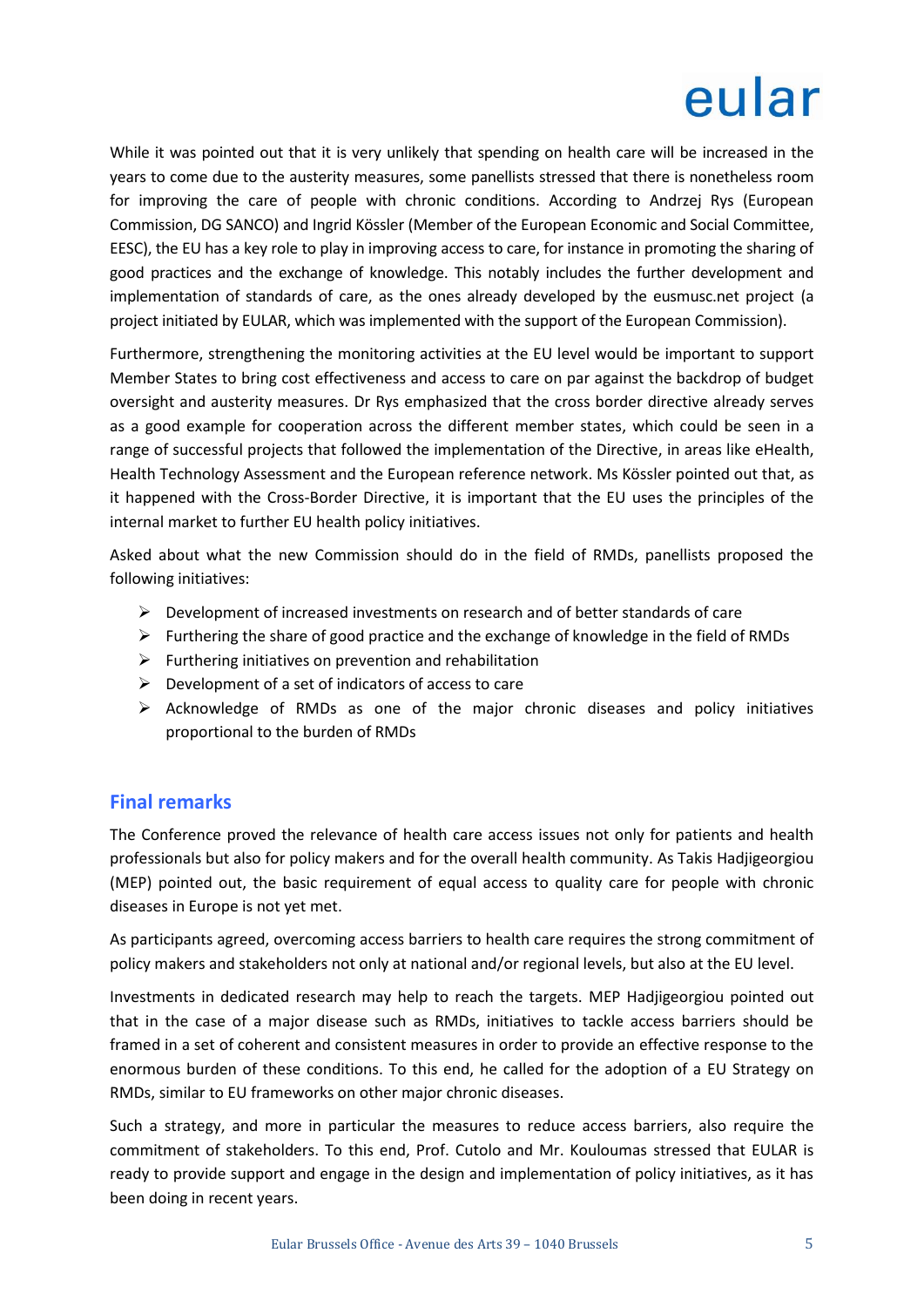### **Appendix 1: Workshops conclusions**

### **Workshop 1: Health systems responses to financial constraints**

| <b>Main Barriers/issues</b>                                                                                                                                                                                                                                                                       | <b>Policy recommendations</b> |  |
|---------------------------------------------------------------------------------------------------------------------------------------------------------------------------------------------------------------------------------------------------------------------------------------------------|-------------------------------|--|
| Access to specialist care:<br><b>Training in primary care</b><br><b>Electronic information not integrated:</b><br>data in different places collected, but not<br>interrelated (e.g. privately, workplace,<br>etc.)<br>Austerity affecting disadvantaged parts of<br>population disproportionately |                               |  |
| Access to good outcomes:<br>Inadequate emphasis on prevention of<br>disability<br>Inefficient models of care<br><b>Costs of interventions</b>                                                                                                                                                     |                               |  |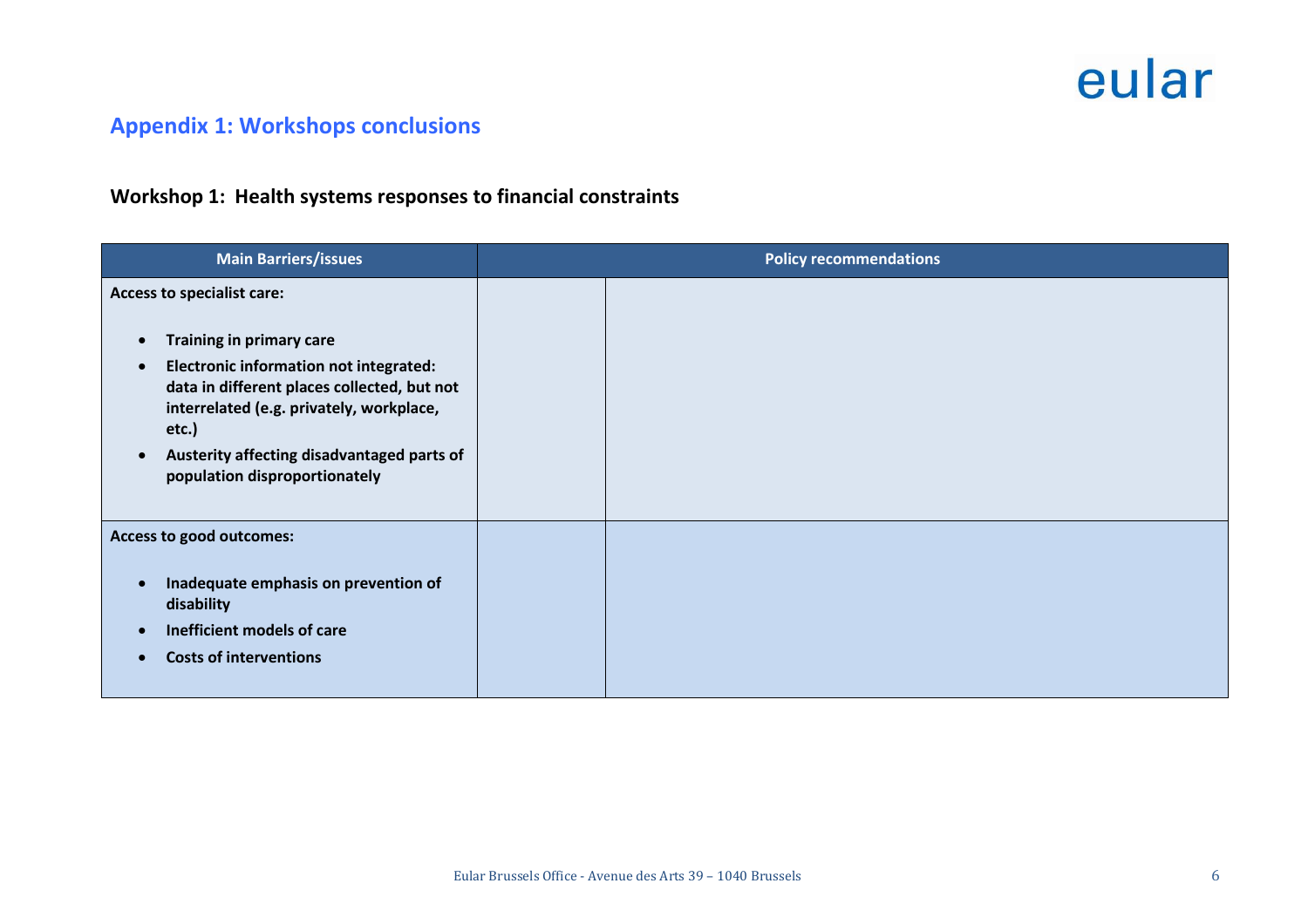### **Workshop 2: Patient empowerment, health literacy & Information to patients**

| <b>Main Barriers/issues</b>                                                                                                                                             | <b>Policy recommendations</b>                                               |                                                                                                                                                                                                                                                         |  |
|-------------------------------------------------------------------------------------------------------------------------------------------------------------------------|-----------------------------------------------------------------------------|---------------------------------------------------------------------------------------------------------------------------------------------------------------------------------------------------------------------------------------------------------|--|
| Lack of time between patients and healthcare<br>professionals                                                                                                           | <b>Member States</b><br>/ Regions                                           | Collecting data in advance of consultations<br>➤<br>Transfer tasks between health professionals;<br>➤<br>Promoting eHealth<br>➤<br>Promoting self-management                                                                                            |  |
| Lack of involvement in healthcare policy planning<br>and improvement.                                                                                                   | EU institutions<br><b>Member States</b><br>/ Regions<br><b>Stakeholders</b> | Gathering and sharing best practices<br>➤<br>Patient involvement in guideline development and standards of care – example<br>from cancer care<br>Training of patient representatives<br>➤<br>Partnership between patient and professional organisations |  |
| Division of cultures and power imbalance<br>between patients and professionals                                                                                          | <b>Member States</b><br>/ Regions                                           | Education and continuous training of young health professionals<br>➤<br>Facilitating the provision of financing for information, training and support of<br>patients                                                                                    |  |
|                                                                                                                                                                         | <b>Stakeholders</b>                                                         | Developing educational programmes for patients and patient representatives<br>➤                                                                                                                                                                         |  |
| Insufficient access to healthcare professionals as<br>intermediaries (nurses, etc.) to act as a catalyst<br>between patients and professionals (translate<br>knowledge) |                                                                             |                                                                                                                                                                                                                                                         |  |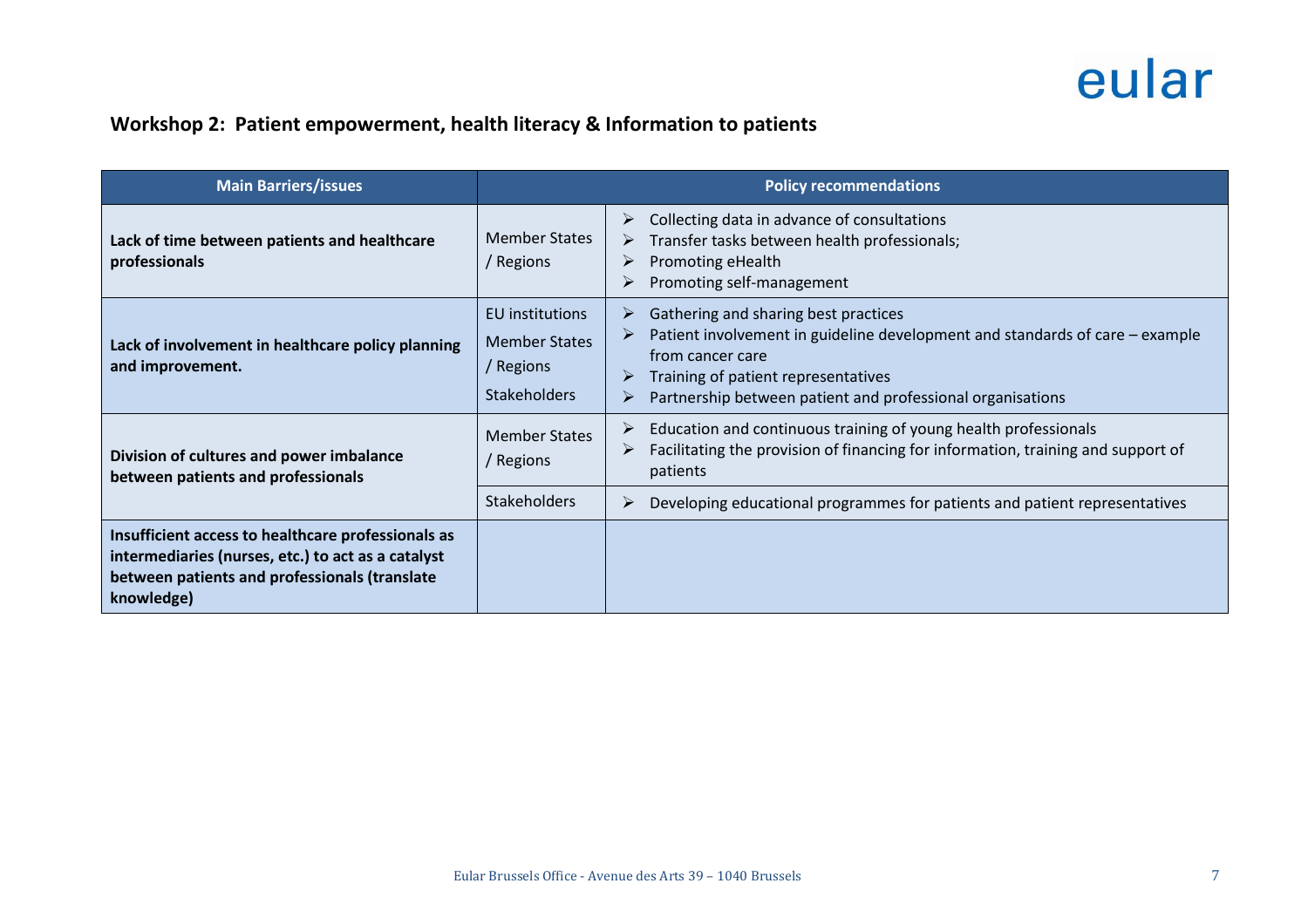### **Workshop 3: Health professionals: availability/composition, roles, training, mobility, accreditation**

| <b>Main Barriers/issues</b>                                                   | <b>Policy recommendations</b>     |                                                                                                                                                                              |  |
|-------------------------------------------------------------------------------|-----------------------------------|------------------------------------------------------------------------------------------------------------------------------------------------------------------------------|--|
| Lack of public awareness / negative attitudes /<br>lack of motivation         | EU institutions                   | Information in different languages on health professionals role in MDT<br>➤<br>Funding of research on implementation of evidence on health professionals<br>interventions    |  |
|                                                                               | <b>Member States</b><br>/ Regions | Funding of multidisciplinary team as an incentive<br>➤                                                                                                                       |  |
|                                                                               | <b>Stakeholders</b>               | Organization of joint meetings; more visibility;<br>Strengthening collaboration between different professional organisations                                                 |  |
| Differences in definition / training / legal<br>framework / scope of practice | <b>EU</b> institutions            | Understand variation; definition of health professionals<br>Defining specialists & postgraduate competencies<br>➤                                                            |  |
|                                                                               | <b>Member States</b><br>/ Regions | Define scope of practice; legal framework<br>Defining basic competencies                                                                                                     |  |
|                                                                               | <b>Stakeholders</b>               | Involvement of patients<br>Professional specific approach<br>Engage legislative organizations and professional bodies<br>Look at practices of other professionals (e.g. GPs) |  |
| Lack of care pathways / care strategies                                       | <b>EU</b> institutions            | Creating networks<br>Workforce training and collaboration<br>➤                                                                                                               |  |
|                                                                               | <b>Member States</b><br>/ Regions | Professional societies encouraging networks<br>Encouraging interdisciplinary teams<br>Stepped care approaches                                                                |  |
|                                                                               | <b>Stakeholders</b>               | Professional organisations encouraging networks                                                                                                                              |  |